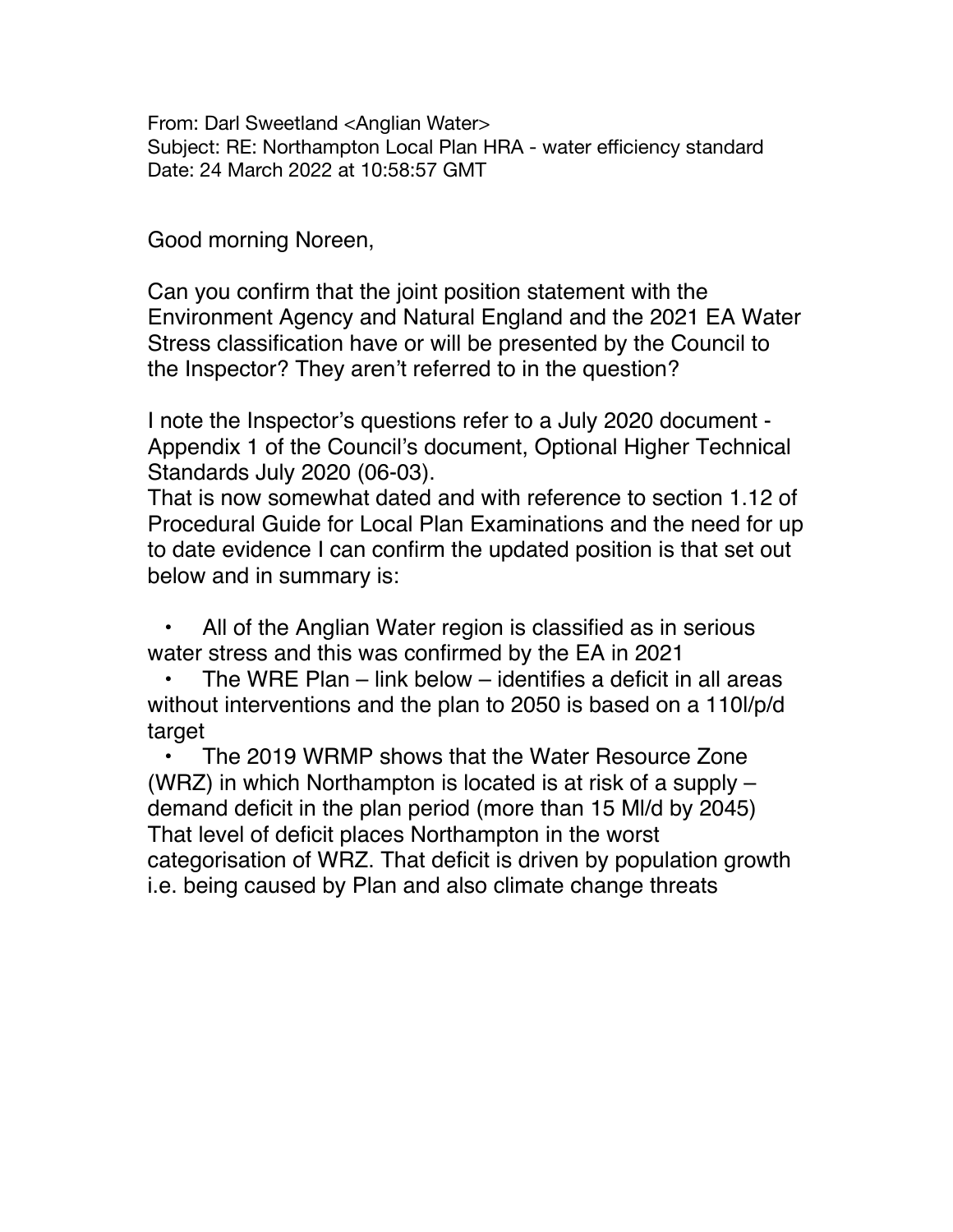

The graph above shows the supply demand balance deficit we are facing in all the Anglian region including North Northamptonshire. You can the gap see is very significant with demand growth being driven by population increase and supply reducing due to climate change. Northampton and the wider WRZ is not immune from the regional deficit

The RBMP seeks a collective approach to reducing demand and valuing water and the environment across the whole RBMP area

• Government is currently consulting on a 20% reduction in water being in distribution by 2037 as part of the Environment Act. On its face a simple 20% reduction would mean that average household distribution/use would need to drop from 136 litres to 109litres. Without a 110litres policy the Plan could be read as saying new residents are allowed more water than existing residents

• The EA and NE statement seeks to ensure all Councils manage down demand to ensure that the need for carbon intensive new strategic infrastructure is minimised. Without that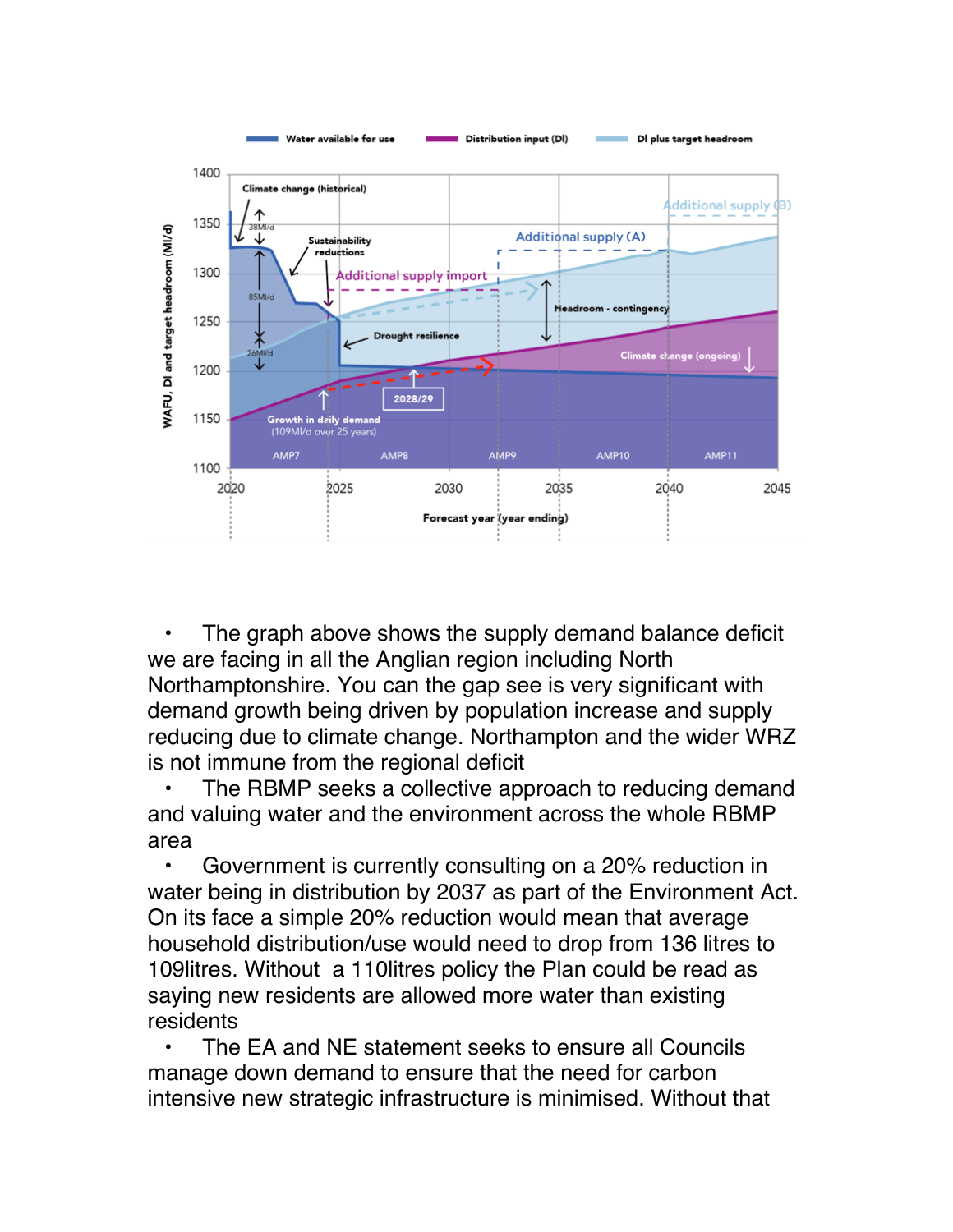reduction development elsewhere may be curtailed to protect environmental assets pushing unmet need into adjacent areas causing a domino effect on housing

• Anglian Water have sought policy wording supporting rainwater and grey water collection. These measures are needed to go beyond the 110l/p/d target whereas the move from 125litres to 110 litres as a minimal costs of tens of pounds per property.

On question 58, I have copied in Nicola & Kerrie at the EA and Justin & John at NE to advise the Council.

Finally, we would comment that it would be regrettable if Northampton had a less sustainable policy on water efficiency when so many other Councils have or are moving to and beyond a 110litre target to help new residents reduce their environmental impact and utility bills. The words of the Emma Howard Boyd, Chair of the Environment Agency at COP26 last year when speaking about water supply last year that we in the UK must 'adapt or die' show that we all have a part to play in adaptation to and mitigating the global climate crisis.



Ξ

anglianwater **Darl Sweetland MRTPI** Spatial Planning Manager

**Anglian Water Services Limited**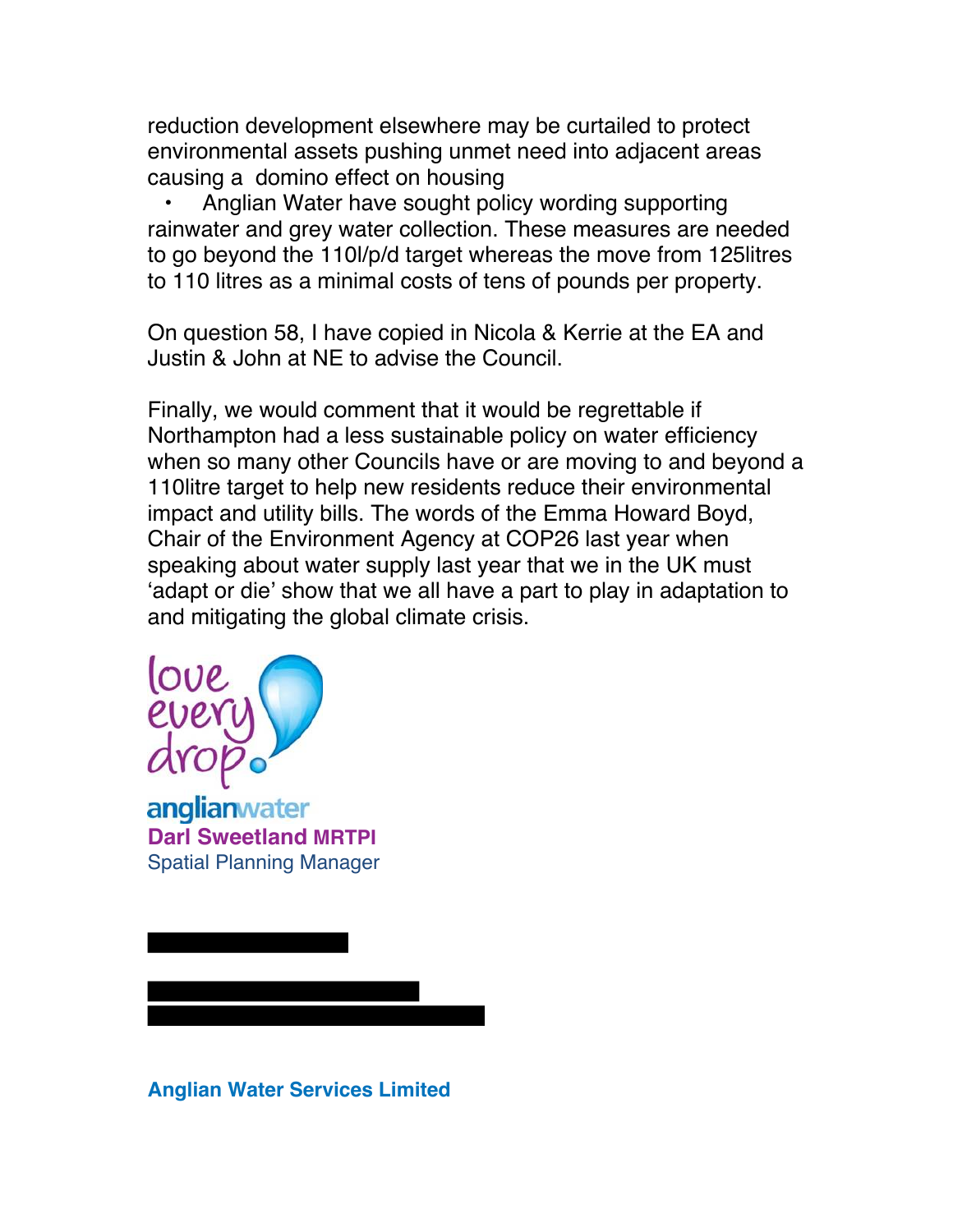Lancaster House, Lancaster Way, Ermine Business Park, Huntingdon, Cambridgeshire, PE29 6XU



**From:** Noreen Banks <WNC>

### **\*EXTERNAL MAIL\* - Please be aware this mail is from an external sender - THINK BEFORE YOU CLICK**

# Good afternoon Darl

Please see below the extract from the Inspectors' question as well as the link to the post hearings letter:

# **Policy 5 Carbon reduction, community energy networks, sustainable design and construction, and water use**

57. Policy 5 seeks to apply the optional water efficiency standard of 110 litres/person/day, rather than that set out in the Building Regulations of 125 litres/person/day. However, whilst there is evidence that the wider Anglian Water area is an area of serious water stress, there is not evidence to demonstrate that the plan area is experiencing serious water stress, nor that the Plan would cause that to occur3. In our view there is not sufficient justification to impose the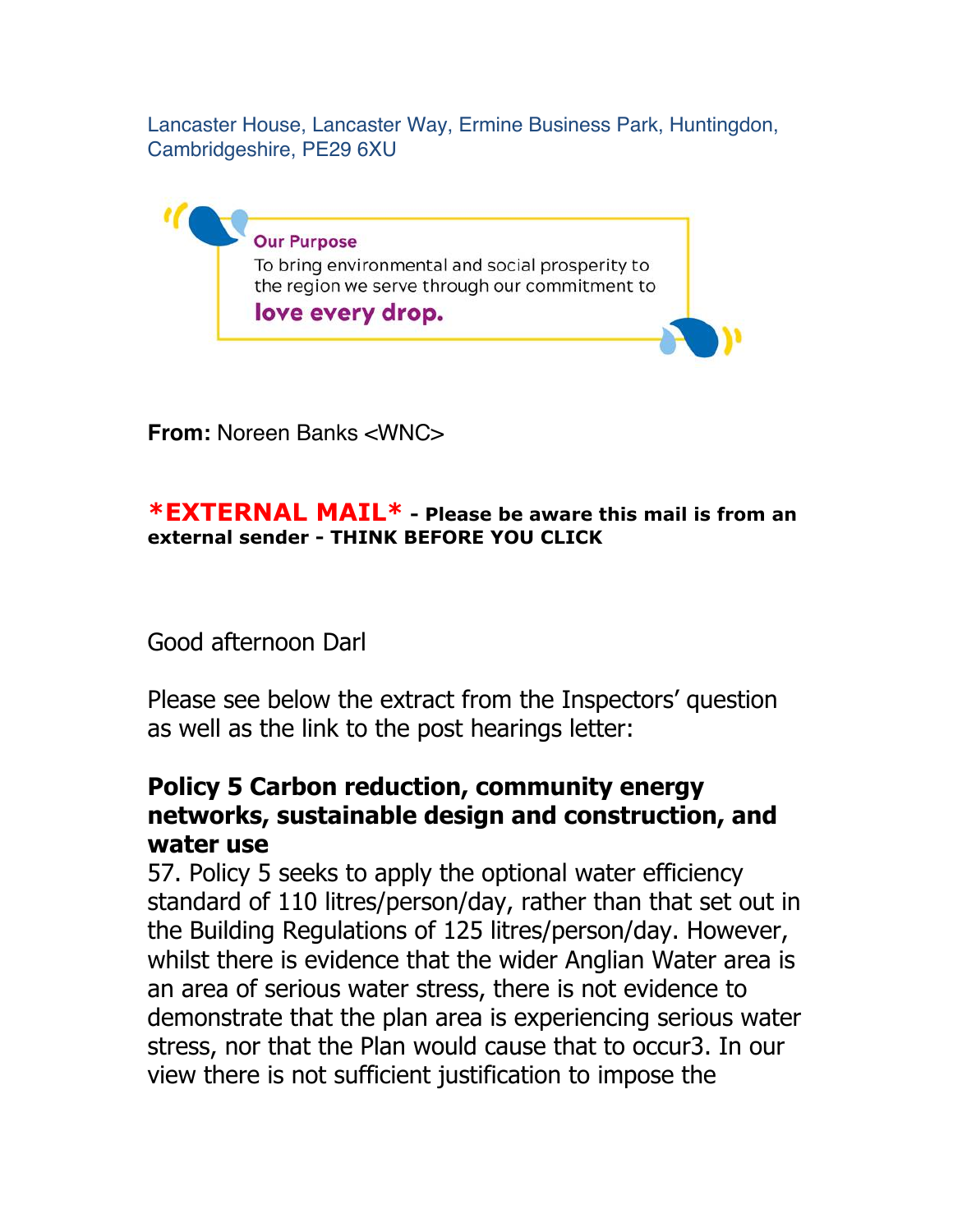requirement on this basis.

58. We note the findings of the HRA that there will be no adverse effects on the SPA and Ramsar site as a result of changes to water supply and water level management. However, these are made on the assumption that the optional water efficiency standard is imposed. We would welcome your views on whether reverting to the Building Regulations 125 litres/person/day would lead to a different conclusion in the HRA, potentially requiring mitigation.

[EXAM 40 Inspectors Post Hearings Letter 24012022 | West](https://www.northampton.gov.uk/downloads/file/12963/exam-40-inspectors-post-hearings-letter-24012022)  [Northamptonshire Council - Northampton Area](https://www.northampton.gov.uk/downloads/file/12963/exam-40-inspectors-post-hearings-letter-24012022)

If you have anything else that you would to add in response to the above, I would be grateful if you could let me know before lunchtime tomorrow.

Kind regards Noreen

**From:** Darl Sweetland (Anglian Water) **Sent:** 16 March 2022 15:12

**Subject:** RE: Northampton Local Plan HRA - water efficiency standard

Good afternoon Noreen,

Can you refer to the list at page 6 and then the map on page 8.

The Environment Agency classification is clear that with the exception of Hartlepool all areas served by Anglian Water and indeed the surrounding water company area are in serious water stress. The position has worsened since 2013.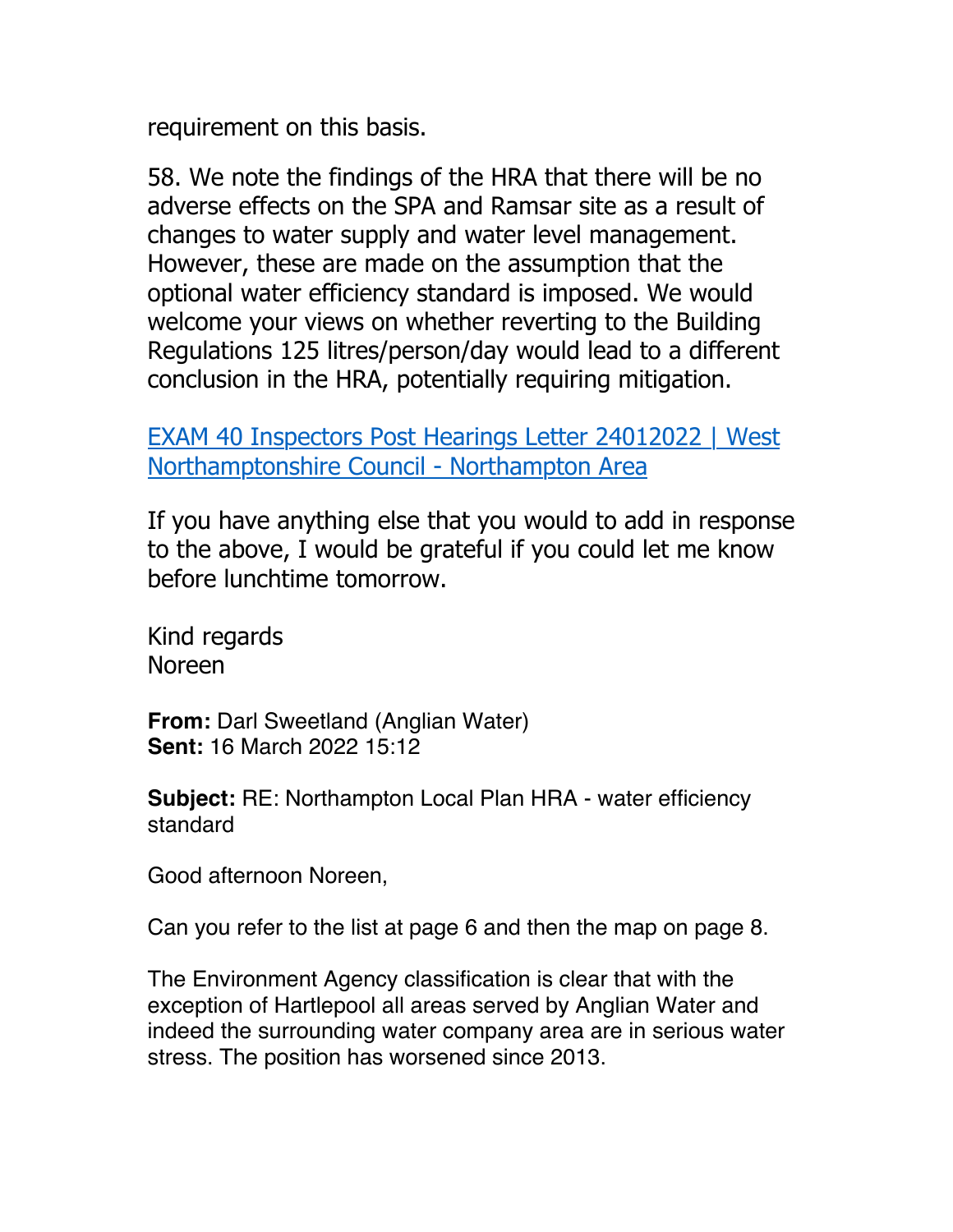I also attached the joint position from the EA and NE with Anglian Water on water efficiency.

Please provide the Inspector's question so that we may consider the point being asked.



anglianwater **Darl Sweetland MRTPI** Spatial Planning Manager

#### **Anglian Water Services Limited**

Lancaster House, Lancaster Way, Ermine Business Park, Huntingdon, Cambridgeshire, PE29 6XU



**From:** Noreen Banks WNC

**\*EXTERNAL MAIL\* - Please be aware this mail is from an external sender - THINK BEFORE YOU CLICK**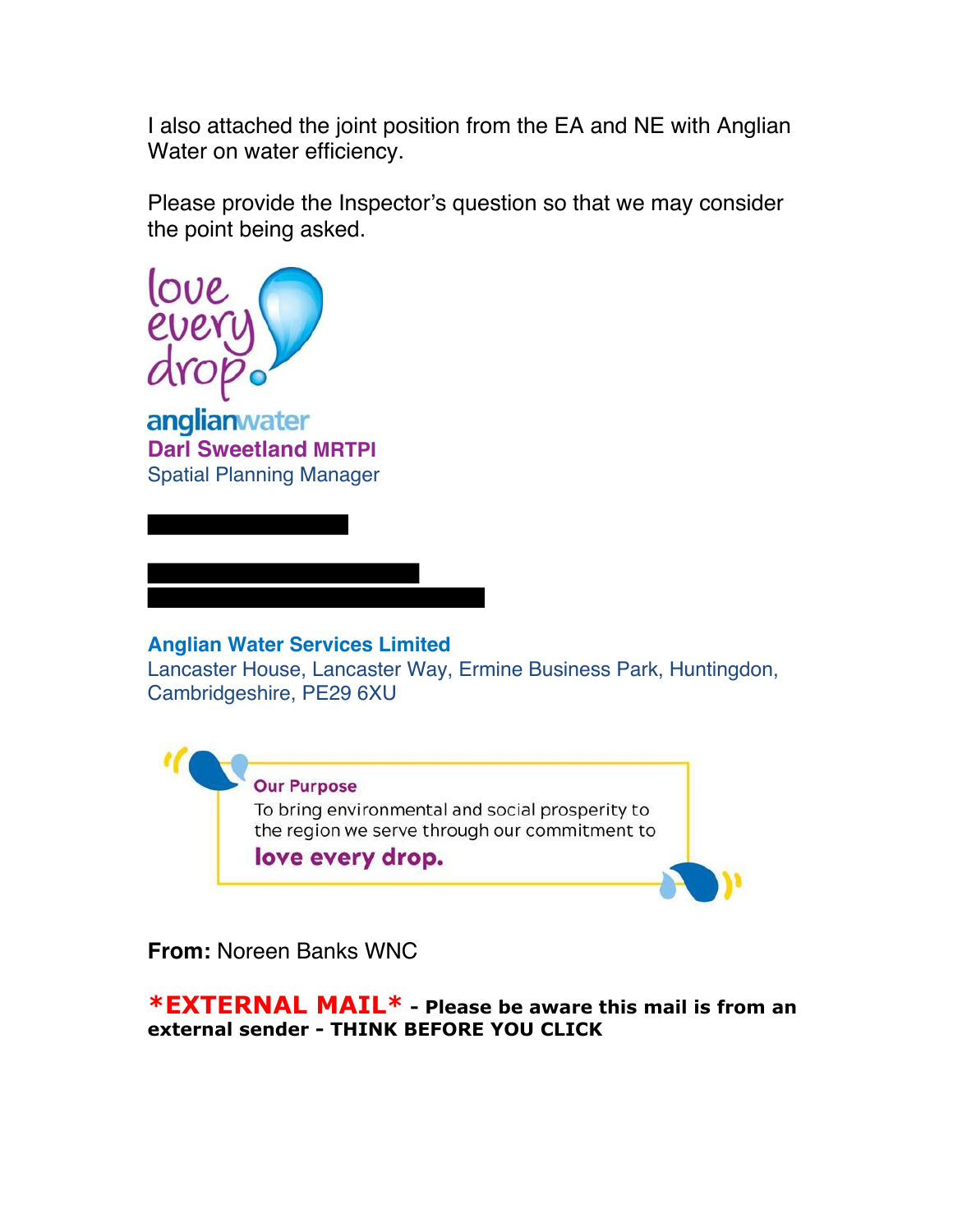Good afternoon Darl

Before we proceed with this matter, I would be very grateful if you could confirm, as a matter of urgency, whether the Northampton area is located within a water stressed area. We have looked at the document you suggested. It has been suggested to us by the Inspectors that Northampton is not within a water stressed area but the wider Anglian Water area is.

We have a Local Plan meeting tomorrow and I need to let my Managers have the information by then. Please copy Paul Everard into your response.

Thank you.

Kind regards Noreen

**From:** Darl Sweetland Anglian Water

**Subject:** RE: Northampton Local Plan HRA - water efficiency standard

Good afternoon Katherine,

The Environment Agency have categorised the Anglian Region as an area of serious water stress. [https://www.gov.uk/government/publications/water-stressed](https://www.gov.uk/government/publications/water-stressed-areas-2021-classification)[areas-2021-classification](https://www.gov.uk/government/publications/water-stressed-areas-2021-classification)

The potential demand supply deficits are set out in the Water Resources East draft regional plan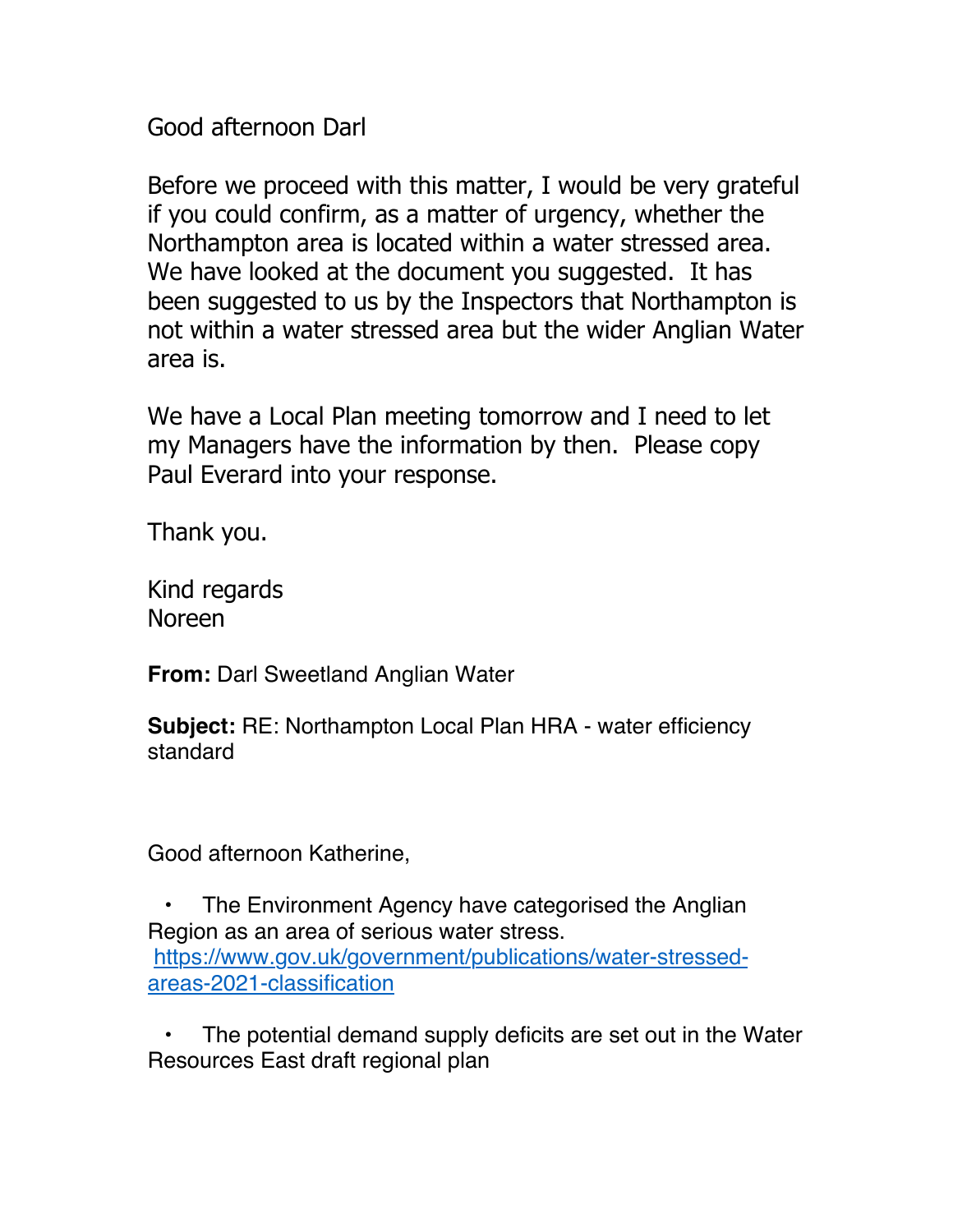## [https://wre.org.uk/wp-content/uploads/2022/01/WRE-Emerging-](https://wre.org.uk/wp-content/uploads/2022/01/WRE-Emerging-Plan.pdf)[Plan.pdf](https://wre.org.uk/wp-content/uploads/2022/01/WRE-Emerging-Plan.pdf)

All LPAs that I've been working with since joining Anglian Water last year recognise that they have a responsibility to future proof development by improving water efficiency standards for new homes.

To address your three points:

The level of growth in Northampton by itself is unlikely to have a significant impact on Anglian Water's WRMP demand estimates if West Northants Council decided to go against Anglian Water and Environment Agency advice on water efficiency standards. As you correctly summarise though higher levels of demand enabled by having a less sustainable water efficiency policy would though be likely to have an incremental and cumulative impact on water resources and bodies. That impact could be on the water quality and/or ecological value of those water bodies. This is likely to be exacerbated by sustainability reductions from ground water abstraction sources increasing the importance of supplies from reservoirs including Rutland Water. A decision not to apply a policy seeking to reduce water demand would also have carbon impacts as the collection, transfer, treatment and distribution of water uses energy through pumping, for example. Additional water use in new homes would also flow through to the need for more waste water to be treated and managed. This is likely to place a greater environmental burden on water bodies where treated water is discharged. That increased volume of treatment and pumping also has climate change impacts.

If all Councils took a decision not to improve the environmental performance of new homes then this would have a significant effect on the environment. Anglian Water has a statutory duty to ensure that supply meets demand. Not reducing demand in new homes in Northampton would require alternative interventions elsewhere. Those measures, including in existing homes, may be more costly and intrusive for customers and may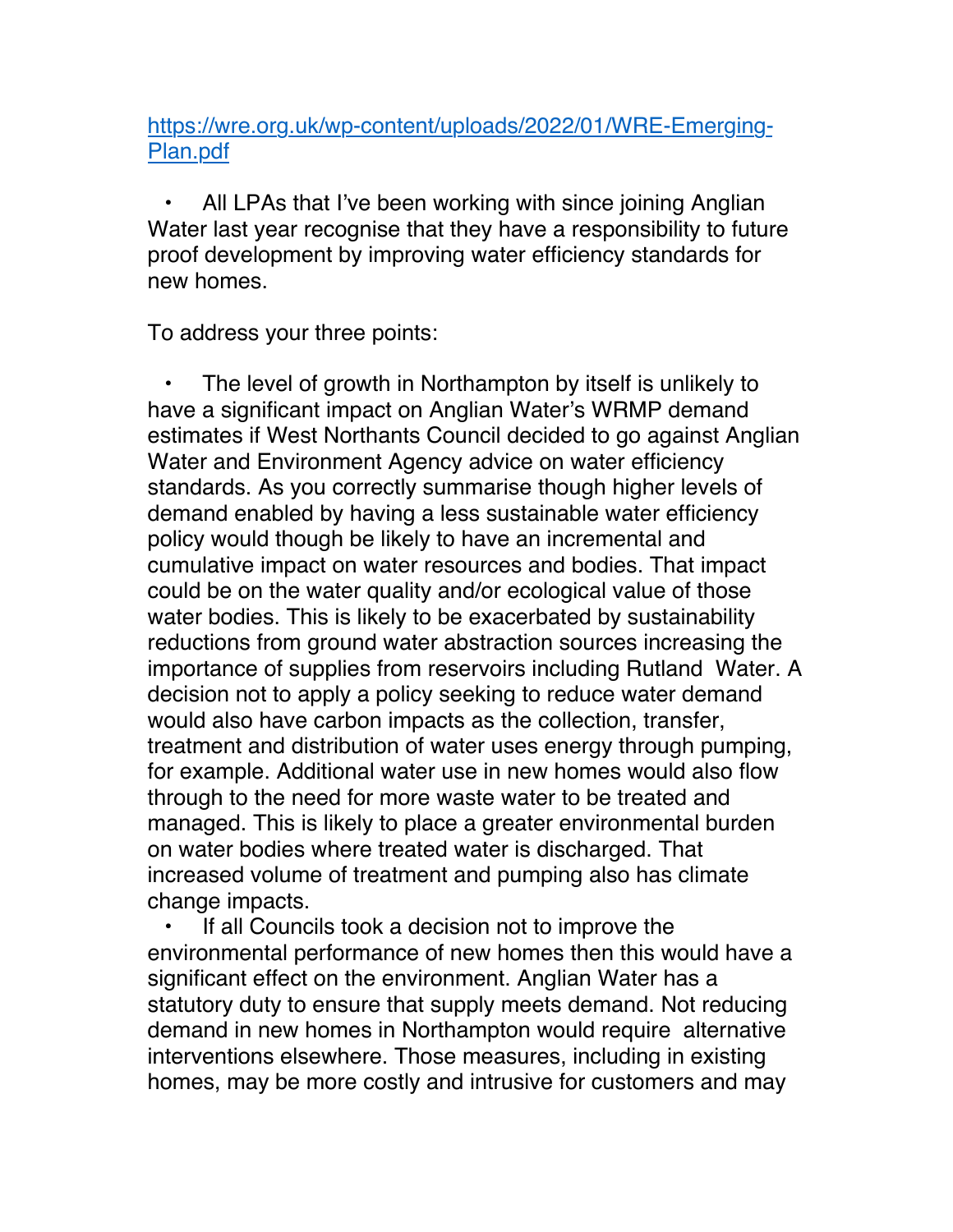not be agreed by Ofwat. Alternative supply side interventions to address higher levels of demand in new homes in Northampton may require the use of resources or new sources such as desalination and water transfer which are likely to have higher environmental and carbon costs than the new homes water efficiency measures that cost tens of pounds per new home. Putting the burden of higher water efficiency or the need to provide supplies on other Council areas may be seen as contrary to the soundness test that Plans should be 'effective' including consideration of cross boundary matters addressed in the Water Resources East draft regional plan.

• The tests of soundness include the plan being 'justified' essentially whether it is evidence based. The two links above provide evidence of an increased need for water efficiency since the Plan was submitted for Examination. Anglian Water's previous submissions and EA advice is that the water efficiency standard for new homes should be to reduce demand through proven low cost measures. The environmental, economic and social benefits of reducing demand including ecological status of water bodies, climate change resilience, reduced greenhouse gas emissions, lower costs for customers through reduced bills and a reduce need to fund investment could collectively result in the Plan's SEA – partly informed by an updated HRA – supporting a conclusion that the Northampton Local Plan is unsound. Water efficiency in isolation may not result in an unsound judgement. That said, if the Inspector looks at the NPPF requirement that Plans should 'support sustainable development', the alternative less sustainable water efficiency policy may, with other factors contribute to the Inspector reaching an overall unsound conclusion.

Anglian Water trusts that the above evidence links and summary illustrate the need for more sustainable water efficiency standards in the Northampton Local Plan.

Each Council's policy efforts, working with environmentally aware developers to reduce demand in new homes, reduces costs to the environment and society by closing future water demand supply deficits.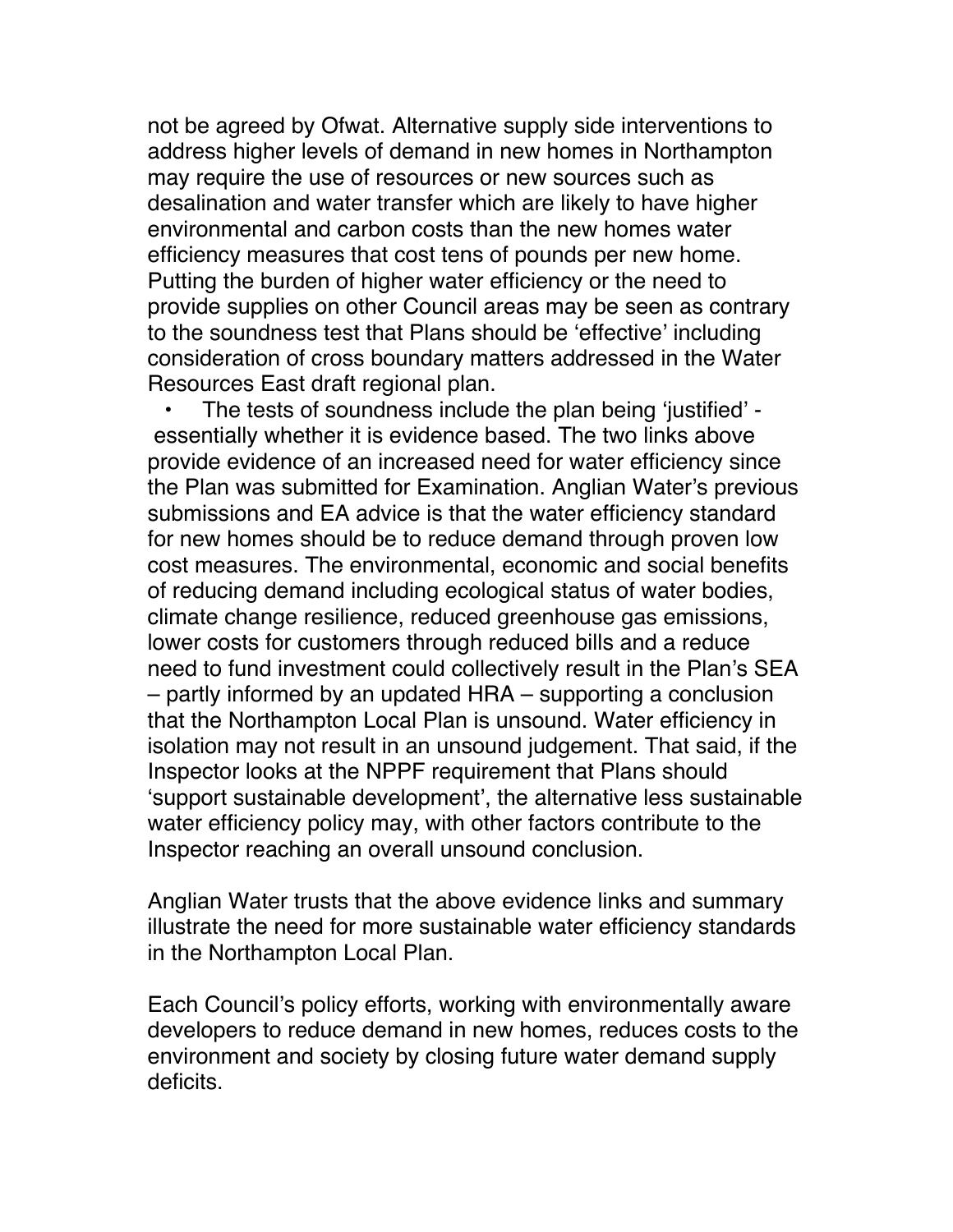

Ξ

anglianwater **Darl Sweetland MRTPI** Spatial Planning Manager

# **Anglian Water Services Limited**

Lancaster House, Lancaster Way, Ermine Business Park, Huntingdon, Cambridgeshire, PE29 6XU



**From:** Katherine Sydney

**\*EXTERNAL MAIL\* - Please be aware this mail is from an external sender - THINK BEFORE YOU CLICK**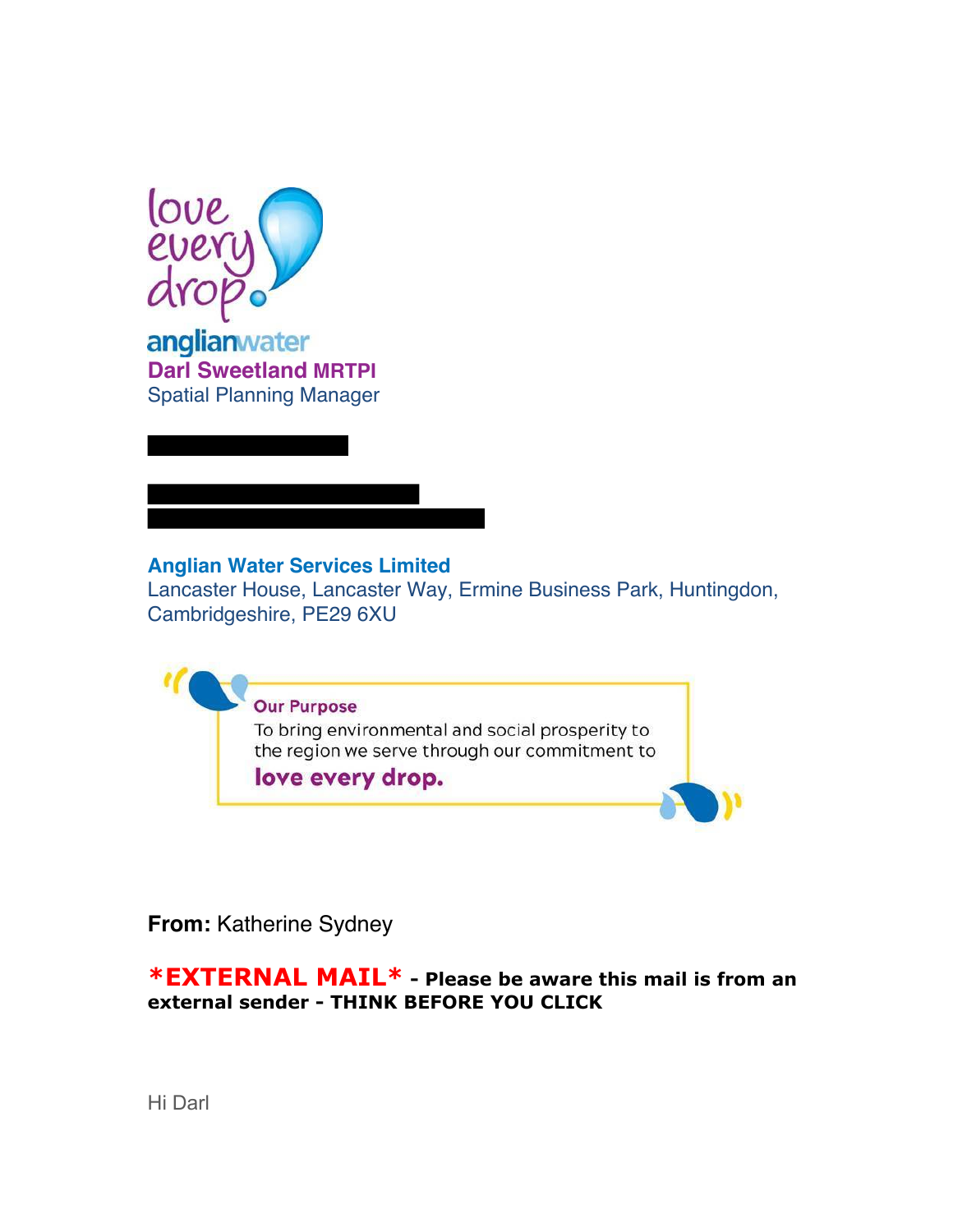Could you let me know whether you've had an opportunity to consider the queries below, please?

Many thanks,

Katherine



I usually work Monday to Thursday, finishing at 2:30pm on some d ays



**From:** Katherine Sydney **Sent:** 16 February 2022 15:17 **Subject:** FW: Northampton Local Plan HRA - water efficiency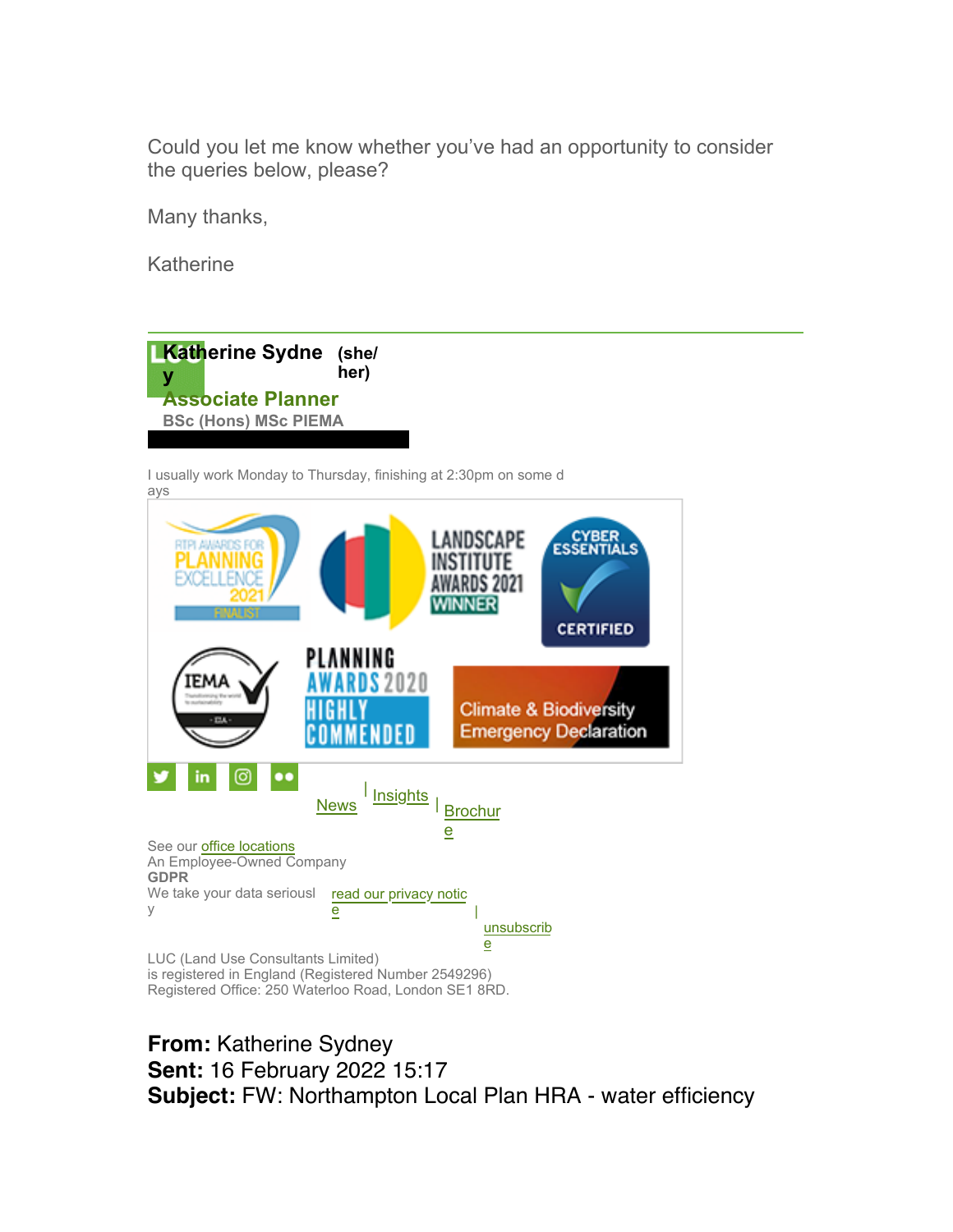## standard

Darl.

Apologies – I send this to Stewart Patience but understand he's left Anglian Water.

**Katherine** 

**From:** Katherine Sydney **Sent:** 16 February 2022 15:05

**Subject:** Northampton Local Plan HRA - water efficiency standard

Hi Stewart

We've been assisting West Northamptonshire Council with the Habitats Regulations Assessment (HRA) of the Northampton Local Plan and have some queries for Anglian Water.

Following the Local Plan Examination, the Council is considering altering the water efficiency standard in Policy 5 from 110l/p/day to 125l/p/day; we'd like to understand the HRA implications of that.

The HRA of the Northampton Local Plan (Part 2; Reg19 2nd round of consultation) identified potential effects on Rutland Water SPA/Ramsar and the Upper Nene Valley Gravel Pits SPA/Ramsar (both within Ruthamford North resource zone). This is related to an increased requirement for water abstraction and the potential effects on water levels at the two European sites, from new housing proposed in the Local Plan. The HRA concluded that, with mitigation, there would be no significant effects on either site. Mitigation included measures set out in Anglian Water's WRMP 2019 and a commitment within the Local Plan to a water efficiency standard of 110l/p/day (as previously requested by Anglian Water in response to the Reg19 1st round consultation).

As 110l/p/day is supported by Anglian Water, we would like to understand whether, if the water efficiency standard in the Local Plan were changed to the Building Regulations standard of 125l/p/day:

• Would that alter the future demand estimates within the WRMP that are based on expected growth?

• Would Anglian Water still consider that it would be possible to